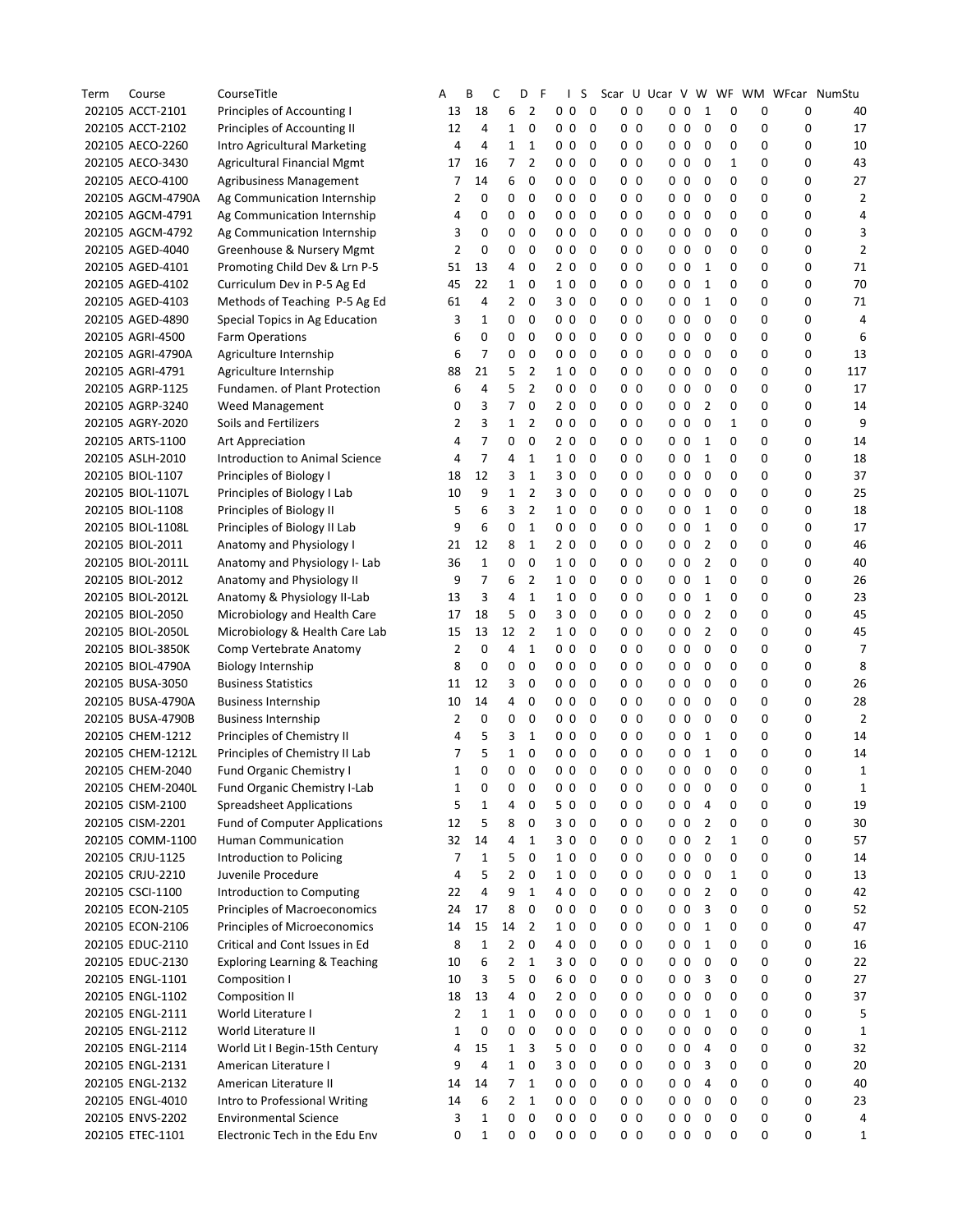| 202105 FRSC-2240  | <b>Forest Safety</b>                  | 1              | 14             | 10             | 0              | 0<br>0         | 0 | 00               | 00             | 0              | 0 | 0 | 0 | 25  |
|-------------------|---------------------------------------|----------------|----------------|----------------|----------------|----------------|---|------------------|----------------|----------------|---|---|---|-----|
| 202105 FRSC-2260  | <b>Conservation Law Enforcement</b>   | 6              | 0              | 0              | 0              | 0 <sub>0</sub> | 0 | 0 <sub>0</sub>   | 0 <sub>0</sub> | 0              | 0 | 0 | 0 | 6   |
| 202105 FRSC-2261  | Wildlife Ecology and Mgmt II          | 5              | 9              | 10             | 6              | 1 <sub>0</sub> | 0 | $0\quad 0$       | 0 <sub>0</sub> | 0              | 0 | 0 | 0 | 31  |
| 202105 FRSC-2266  | <b>Aquatic Habitats</b>               | 9              | 5              | 8              | 3              | 1 <sub>0</sub> | 0 | 0<br>0           | 0 <sub>0</sub> | 0              | 0 | 0 | 0 | 26  |
| 202105 FRSC-2275  | Forest Industries                     | 1              | 13             | 10             | 0              | 1 <sub>0</sub> | 0 | 0<br>0           | 0 <sub>0</sub> | 0              | 0 | 0 | 0 | 25  |
| 202105 FRSC-2280  | <b>Forest Harvesting</b>              | 5              | 14             | 4              | 1              | 0 <sub>0</sub> | 0 | 0<br>0           | 0 <sub>0</sub> | 0              | 0 | 0 | 0 | 24  |
| 202105 FRSC-2285  | <b>Forestry Seminar</b>               | 3              | 18             | 3              | 0              | 0 <sub>0</sub> | 0 | 0<br>0           | 0 <sub>0</sub> | 0              | 0 | 0 | 0 | 24  |
| 202105 FRSC-3135  | Nongame Wildlife Conservation         | 4              | 19             | 7              | 1              | 2 <sub>0</sub> | 0 | 0<br>0           | 0 <sub>0</sub> | 0              | 0 | 0 | 0 | 33  |
| 202105 FRSC-3262  | Introduction to Fisheries             | 7              | 12             | 9              | 3              | 0 <sub>0</sub> | 0 | 0 <sub>0</sub>   | 0 <sub>0</sub> | 0              | 0 | 0 | 0 | 31  |
| 202105 FRSC-3290  | <b>Timber Management</b>              | 3              | 12             | 9              | 0              | 0 <sub>0</sub> | 0 | $0\quad 0$       | 0 <sub>0</sub> | 0              | 0 | 0 | 0 | 24  |
| 202105 FRSC-4790A | Forest Resources Internship           | 4              | 2              | 0              | 0              | 0 <sub>0</sub> | 0 | 0<br>0           | 0 <sub>0</sub> | 0              | 0 | 0 | 0 | 6   |
| 202105 HIST-1111  | World History I                       | 5              | 1              | 1              | 0              | 0 <sub>0</sub> | 0 | 0<br>0           | 0 <sub>0</sub> | 1              | 0 | 0 | 0 | 8   |
| 202105 HIST-1112  | World History II                      | $\overline{2}$ | $\overline{2}$ | 0              | 0              | 0 <sub>0</sub> | 0 | 0<br>0           | 0 <sub>0</sub> | 0              | 0 | 0 | 0 | 4   |
| 202105 HIST-2111  | United States History I               | 13             | 23             | 6              | 0              | 30             | 0 | 0<br>0           | 0 <sub>0</sub> | 6              | 0 | 0 | 0 | 51  |
| 202105 HIST-2112  | United States History II              | 22             | 4              | 2              | 1              | 2 <sub>0</sub> | 0 | 0<br>0           | 0 <sub>0</sub> | 3              | 0 | 0 | 0 | 34  |
| 202105 HORT-4790A | Environmental Hort Internship         | 2              | $\mathbf{1}$   | 0              | 0              | 0 <sub>0</sub> | 0 | $0\quad 0$       | 0 <sub>0</sub> | 0              | 0 | 0 | 0 | 3   |
| 202105 HORT-4791  | Environmental Hort Internship         | 9              | 9              | 4              | 1              | 0 <sub>0</sub> | 0 | $0\quad 0$       | 0 <sub>0</sub> | 1              | 0 | 0 | 0 | 24  |
| 202105 HSGV-4790A | Hist & Govt Internship                | 10             | 0              | 0              | 0              | 1 <sub>0</sub> | 0 | 0<br>0           | 0 <sub>0</sub> | 0              | 0 | 0 | 0 | 11  |
| 202105 HUMN-1100  | Topics in the Humanities              | 1              | 0              | 0              | 0              | 0 <sub>0</sub> | 0 | 0<br>0           | 0 <sub>0</sub> | 0              | 0 | 0 | 0 | 1   |
|                   |                                       |                | 8              | 2              | 0              | 0              |   | 0                | 0 <sub>0</sub> |                |   |   | 0 | 28  |
| 202105 HUMN-2221  | Western World Humanities I            | 10             |                |                |                | 4              | 0 | 0                |                | 3              | 1 | 0 |   |     |
| 202105 MATH-0997  | <b>Support Quantitative Reason</b>    | 8              | $\overline{2}$ | 4              | 0              | 2 <sub>0</sub> | 0 | 0<br>0           | 0 <sub>0</sub> | 1              | 0 | 0 | 1 | 18  |
| 202105 MATH-1001  | Quantitative Reasoning                | 15             | 3              | 6              | $\overline{2}$ | 4 0            | 0 | 0<br>0           | 0 <sub>0</sub> | $\overline{4}$ | 1 | 0 | 0 | 35  |
| 202105 MATH-1101  | <b>Mathematical Modeling</b>          | 0              | 0              | 0              | 0              | 1 <sub>0</sub> | 0 | $0\quad 0$       | 0 <sub>0</sub> | 2              | 0 | 0 | 0 | 3   |
| 202105 MATH-1111  | College Algebra                       | 7              | 6              | $\mathbf{1}$   | 2              | 1 <sub>0</sub> | 0 | 0 <sub>0</sub>   | 0 <sub>0</sub> | 1              | 0 | 0 | 0 | 18  |
| 202105 MATH-1112  | Trigonometry                          | 6              | 4              | 0              | 0              | 0 <sub>0</sub> | 0 | 0<br>0           | 0 <sub>0</sub> | 0              | 0 | 0 | 0 | 10  |
| 202105 MATH-1113  | <b>Pre-Calculus Mathematics</b>       | 2              | 1              | 1              | 0              | 0 <sub>0</sub> | 0 | 0<br>0           | 0 <sub>0</sub> | 1              | 0 | 0 | 0 | 5   |
| 202105 MATH-1401  | <b>Elementary Statistics</b>          | 28             | 8              | 10             | $\overline{2}$ | 30             | 0 | 0<br>0           | 0 <sub>0</sub> | 3              | 0 | 0 | 0 | 54  |
| 202105 MATH-1501  | Calculus I                            | 6              | $\mathbf{1}$   | 0              | 0              | 1 <sub>0</sub> | 0 | 0<br>0           | 0 <sub>0</sub> | 1              | 0 | 0 | 0 | 9   |
| 202105 MGMT-4890  | Special Topics in Management          | 3              | 0              | 1              | 0              | 0 <sub>0</sub> | 0 | 0<br>0           | 0 <sub>0</sub> | 0              | 0 | 0 | 0 | 4   |
| 202105 MUSC-1100  | <b>Music Appreciation</b>             | 6              | $\overline{2}$ | 0              | 0              | 1 <sub>0</sub> | 0 | $0\quad 0$       | 0 <sub>0</sub> | 3              | 0 | 0 | 0 | 12  |
| 202105 NURS-1109  | Health & Physical Assessment          | 0              | $\mathbf{1}$   | 5              | 0              | 0 <sub>0</sub> | 0 | 0 <sub>0</sub>   | 0 <sub>0</sub> | 0              | 0 | 0 | 0 | 6   |
| 202105 NURS-1109B | Health & Physical Assessment          | 2              | 24             | 10             | 9              | 0 <sub>0</sub> | 0 | 0<br>0           | 0 <sub>0</sub> | $\overline{2}$ | 0 | 0 | 0 | 47  |
| 202105 NURS-1110  | Medical/Surgical One                  | 0              | 9              | 6              | 3              | 0 <sub>0</sub> | 0 | 0<br>0           | 0 <sub>0</sub> | 0              | 0 | 0 | 0 | 18  |
| 202105 NURS-1115B | <b>Trans Associate Degree Nursing</b> | 3              | 22             | 13             | 6              | 0 <sub>0</sub> | 0 | 0<br>0           | 0 <sub>0</sub> | $\overline{2}$ | 0 | 0 | 0 | 46  |
| 202105 NURS-1116  | <b>Mental Health Nursing</b>          | 2              | 12             | $\overline{2}$ | 1              | 0 <sub>0</sub> | 0 | 0<br>0           | 0 <sub>0</sub> | 0              | 0 | 0 | 0 | 17  |
| 202105 NURS-2207  | Medical/Surgical Two                  | 2              | 32             | 25             | $\overline{7}$ | 1 0            | 0 | 0<br>0           | 0 <sub>0</sub> | 1              | 0 | 0 | 0 | 68  |
| 202105 NURS-2208  | Maternal-Child & Women's Hith         | 3              | 35             | 21             | 3              | 0 <sub>0</sub> | 0 | 0 <sub>0</sub>   | 0 <sub>0</sub> | 3              | 0 | 0 | 0 | 65  |
| 202105 NURS-2208B | Maternal-Child & Women's Hith         | 0              | 1              | 0              | 0              | 0 <sub>0</sub> | 0 | 0 <sub>0</sub>   | 0 <sub>0</sub> | 0              | 0 | 0 | 0 | 1   |
| 202105 NURS-3000  | Concepts & Pers Prof Nursing P        | 13             | 0              | 0              | 0              | 0 <sub>0</sub> | 0 | 0 <sub>0</sub>   | 00             | 0              | 0 | 0 | 0 | 13  |
| 202105 NURS-3050  | Advanced Health Assessment            | 14             | 0              | 0              | 0              | 0 <sub>0</sub> | 0 | 0 <sub>0</sub>   | 0 <sub>0</sub> | 0              | 0 | 0 | 0 | 14  |
| 202105 NURS-4000  | Leadership & Info Mgmt Nursing        | 12             | 11             | 0              | 0              | 0<br>0         | 0 | $0\quad0$        | 0<br>0         | 0              | 0 | 0 | 0 | 23  |
| 202105 NURS-4050  | <b>Foundations Nursing Research</b>   | 23             | 0              | 0              | 0              | 0 <sub>0</sub> | 0 | $0\quad 0$       | 0 <sub>0</sub> | 0              | 0 | 0 | 0 | 23  |
| 202105 NURS-4100  | Comm Nursing & Rural Health           | 19             | 3              | 0              | 0              | 0 <sub>0</sub> | 0 | 0 <sub>0</sub>   | 0 <sub>0</sub> | 0              | 0 | 0 | 0 | 22  |
| 202105 NURS-4300  | <b>Aging Populations</b>              | 16             | 0              | 0              | 0              | 0 <sub>0</sub> | 0 | 0 <sub>0</sub>   | 0 <sub>0</sub> | 1              | 0 | 0 | 0 | 17  |
| 202105 NURS-4350  | Professional Role Immersion           | 12             | $\mathbf 1$    | 0              | 0              | 0 <sub>0</sub> | 0 | $0\quad 0$       | 0 <sub>0</sub> | 3              | 0 | 0 | 0 | 16  |
| 202105 PHED-1100  | <b>Health &amp; Wellness</b>          | 23             | 12             | 1              | 3              | 60             | 0 | 0 <sub>0</sub>   | 0 <sub>0</sub> | 2              | 0 | 0 | 0 | 47  |
| 202105 PHED-1125  | <b>FFL Walking</b>                    | 38             | 8              | 5              | 2              | 1 0            | 0 | 0 <sub>0</sub>   | 0 <sub>0</sub> | 0              | 0 | 0 | 0 | 54  |
| 202105 PHIL-2010  | Introduction to Philosophy            | 2              | 0              | 0              | 0              | 0 <sub>0</sub> | 0 | $\mathbf 0$<br>0 | 0 <sub>0</sub> | 1              | 0 | 0 | 0 | 3   |
| 202105 PHYS-1112  | <b>Introductory Physics II</b>        | 8              | 0              | 0              | 0              | 0 <sub>0</sub> | 0 | $0\quad 0$       | 0 <sub>0</sub> | 0              | 0 | 0 | 0 | 8   |
| 202105 PHYS-1112L | Introductory Physics II Lab           | 8              | 0              | 0              | 0              | 0 <sub>0</sub> | 0 | $0\quad 0$       | 0 <sub>0</sub> | 0              | 0 | 0 | 0 | 8   |
| 202105 PNUR-1104  | Pharmacology for Health Prof.         | 13             | 26             | 6              | 6              | 4 0            | 0 | 0 <sub>0</sub>   | 0 <sub>0</sub> | 2              | 0 | 0 | 0 | 57  |
| 202105 PNUR-1912  | Comprehensive Concept Enrichme        | 11             | 0              | 0              | 0              | 0 <sub>0</sub> | 0 | 0 <sub>0</sub>   | $0\quad 0$     | $\mathbf 0$    | 0 | 0 | 0 | 11  |
| 202105 POLS-1101  | American Government                   | 21             | 10             | 0              | $\mathbf{1}$   | 1 <sub>0</sub> | 0 | $0\quad 0$       | $0\quad 0$     | 2              | 0 | 0 | 0 | 35  |
| 202105 PRSP-1010  | Perspectives on Human Express.        | 7              | 5              | 4              | 0              | 20             | 0 | 0 <sub>0</sub>   | 0 <sub>0</sub> | 2              | 1 | 0 | 0 | 21  |
|                   |                                       | 64             | 24             | 8              | 3              | 6 0            | 0 | 0<br>0           | 0 <sub>0</sub> | $\overline{2}$ | 0 | 0 | 0 | 107 |
| 202105 PSYC-1101  | Intro General Psychology              |                |                |                |                |                |   |                  |                |                |   |   |   |     |
| 202105 PSYC-2103  | Human Growth and Development          | 21             | 12             | 4              | 1              | 10             | 0 | $0\quad 0$       | $0\quad 0$     | $\overline{4}$ | 0 | 0 | 0 | 43  |
| 202105 RCDV-4790A | Rural Comm Development Intern         | 4              | 3              | 0              | 0              | 0 <sub>0</sub> | 0 | $0\quad 0$       | 0 <sub>0</sub> | 1              | 0 | 0 | 0 | 8   |
| 202105 RCDV-4790B | Rural Comm Development Intern         | 0              | $\overline{2}$ | 0              | 0              | 0 <sub>0</sub> | 0 | 0 <sub>0</sub>   | 0 <sub>0</sub> | 0              | 0 | 0 | 0 | 2   |
| 202105 RCDV-4791  | Rural Comm Development Intern         | 3              | 0              | 0              | 0              | 0 <sub>0</sub> | 0 | 0 <sub>0</sub>   | 0 <sub>0</sub> | 0              | 0 | 0 | 0 | 3   |
| 202105 RCDV-4792  | Rural Comm Development Intern         | 0              | 1              | 0              | 0              | 0 <sub>0</sub> | 0 | 0 <sub>0</sub>   | 0 <sub>0</sub> | 0              | 0 | 0 | 0 | 1   |
| 202105 SCIE-1005  | <b>Environmental Science</b>          | 2              | 7              | 6              | $\mathbf{1}$   | 3 0            | 0 | $0\quad 0$       | $0\quad 0$     | 3              | 0 | 0 | 0 | 22  |